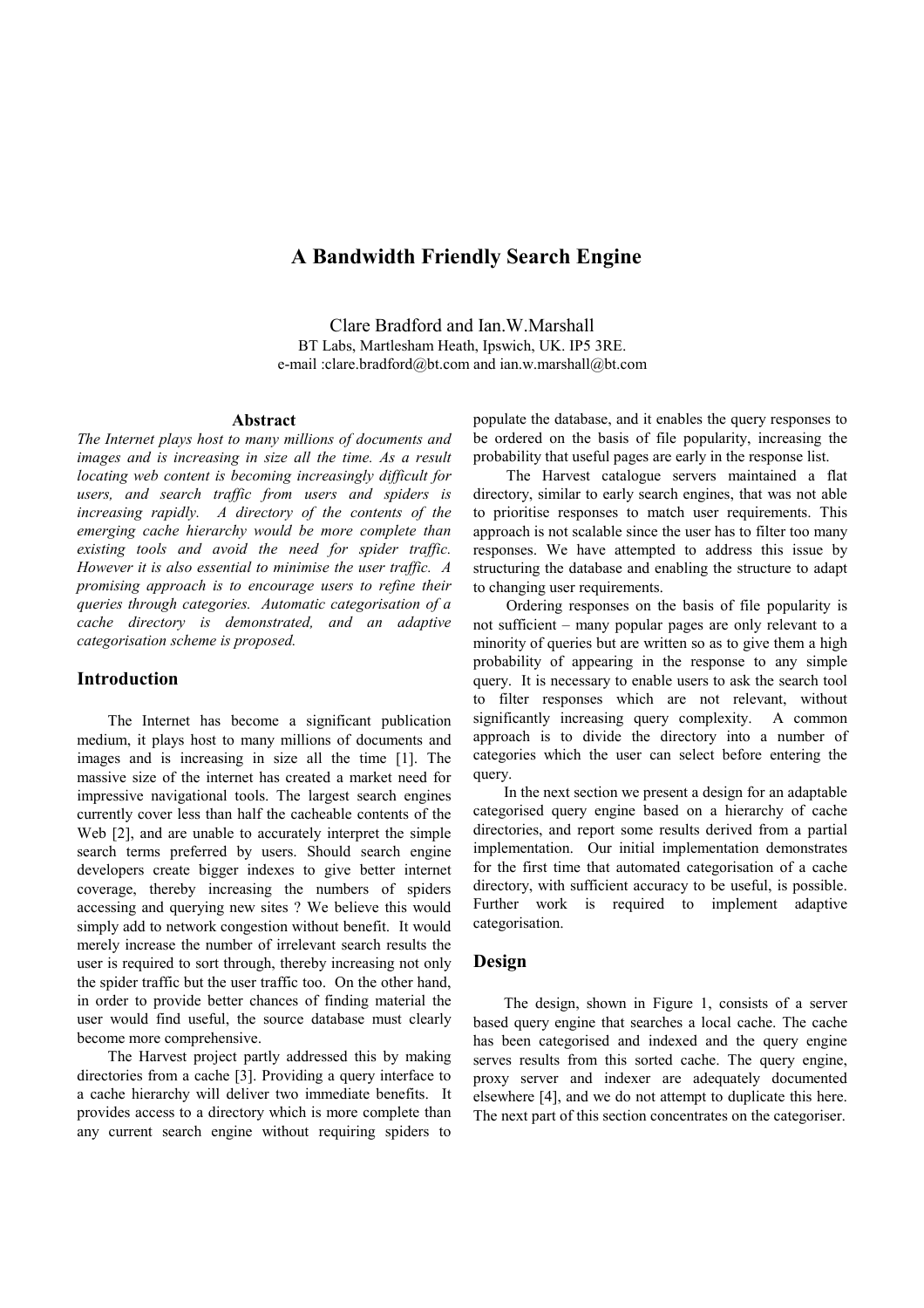



A schematic of our design for an adaptive categoriser of a cache index is shown in Figure 2 and described in some detail below





The category Proposer (A) is a learning agent whose primary role is to collect and analyse information contained in the search index, and propose category lists to the rule generator (B). The analysis is initially based on wordcounts, metadata expressions, origin server, and update/time-to-live, but could be based on any information stored in the index. The analysis could be performed by a neural network, with adjustable weights for each input metric. The network would be trained on a standard dataset then allowed to adapt to the needs of its user community. The index itself uses a static schema but the proposer is intended to be adaptive, so that the agent will learn which metrics are most useful and be able to react to underlying trends which may render a particular metric more or less useful with time. It should also be able to respond to occasional new fields being added to the index, using an operator initiated retrain function. The proposer will have an internal feedback loop for learning purposes, enabling it to autonomously learn how best to propose a fixed number of categories with an evenly distributed population, and with comprehensible descriptors derived from metadata keywords or from popular query terms. External feedback to enable adjustment of metrics is provided by the Measure function (D). This feedback is primarily a list of popular query terms generated by users. A will only initiate a proposal when D supplies A with a significantly modified list of popular queries, or when D reports a significant

failure such (e.g. falls in usage, repeated queries, and identical queries of multiple categories), or when an operator requests it. A sends the proposed categories, and a listing of its node weights to the rule generator (B).

The rule generator, B, is responsible for converting the neural net's weights into a set of rules that can be used by the categoriser, C. The rule generator is intended to use the techniques described in [5], governed by a set of metarules provided by the operator. The generator is able to modify its metarules in response to feedback from the measure function, from the operator, and from internal metrics. The internal metrics would include consistency checks and rulebase minimisation, but others may also be required.

The Categoriser, C, is the classification agent, which uses input from its own 'knowledge' and the rules given via B to associate objects in the index with categories. The same object can appear within many categories, but the categoriser will calculate a different degree of fit for each association, and store it in the index. This enables the query engine to order responses, to a search within a category, on the basis of fit to the category. It is envisaged that the user will have the option to specify different orderings of the response when they make a query. The object associations and metrics are located within a structured directory, resulting in fast retrieval via the query engine. The feedback loop throughout the system is continually active. Should D determine that categories are not representative of the searches requested, then A and B will suggest a re-analysis of the knowledge base in C. This is to ensure that the system is truly adaptive in a changing user environment. Without this flexibility, the tool would lay idle in preference to more customised alternatives.

The measure function, D, is the overall system controller. It provides the management interface to the operator, and the external feedback to the other modules. The feedback is based on analysis of the query engine usage logs. The logged parameters it monitors and acts on determine the system's ability to respond to changes in user behaviour. For instance, consider a user returning to the search page within a short time frame. This could be for many reasons, each of which would result in the communication of different messages. Firstly, the initial search could have given inaccurate search results. In this case user will probably refine their query, and D would indicate this to A, sending parameters to convey the specifics. A second reason for the subsequent visit is that the search proved very useful, provided a directly relevant result and the user simply wanted another query served. Two different results from seemingly the same user action, the second requiring no system update. D monitors usability, in terms of how often the service is used by users. Again there could be different reasons for the drop in usage,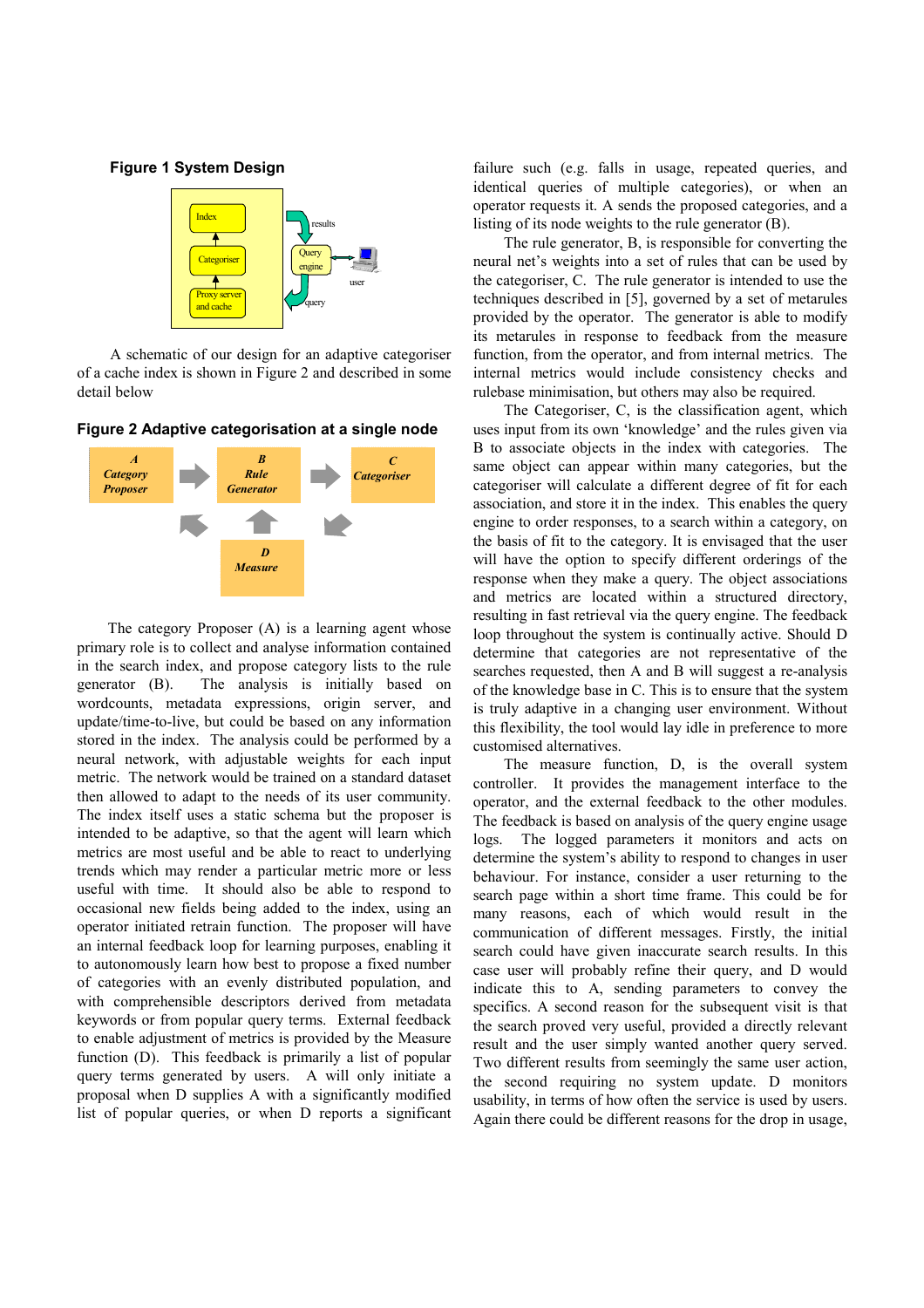someone could change projects (requiring less searching), they could be on leave, or in fact could be using other search tools. If it was only used to search certain subjects and generic search engines still used for others, then the category scope is not broad enough for the users interest and should be revised. D would indicate this requirement to A. In the future, D might iteroperate with system applications such as performance monitor tools to facilitate effective user modelling. Our early design, however, will encompass 'best guess' criteria based on past usage patterns.

The categoriser enables the cache based search system to be adaptive, in that metrics will report the success of user queries. Metrics will provide information as to the usefulness, usability and accuracy of the query engine by analysing usage patterns of the service. The system is fully automated and self modifying. User-input is not requested, the metrics are fully automated and the system adaptive to the results. This provides for consistency of analysis (human determined feedback is very subjective) and, with the right metrics, accurate user modelling. The combination of metadata and XML aware resources, with intelligent agents will give a tool capable of analysing and categorising both structured and unstructured data. Integrating system applications with intelligent agents can provide for a powerful metrics tool and the system will be capable of learning and modifying its actions.

The system described thus far is only what would be implemented on a single cache.

The most obvious additional requirement in a multinode implementation is to synchronise the actions of the autonomous adaptive nodes. In the context of our design this is expressed as the need to share knowledge of categories across all nodes participating in a particular query. There are several options for achieving this. The parent could simply send hourly cache digests [6] to its children, however the hashed information in current digests is insufficient for categorisation, and it is not yet clear how much more is required. Alternatively, it could periodically send its entire index, but this would be very bandwidth intensive (our current indexes are around 8% of the cache size). The best answer is probably to send the rules used by the categoriser, so that the children's categorisers can generate mappings between their own categories and those of their parent. A global categorisation scheme does not seem appropriate since this would not take advantage of user communities and localisation. It would also require universal agreement between cache administrators, which could impede the uptake of the proposal. Hence our design allows child nodes to define local categories, and map queries to its parents categories if the user indicates a need for broader search. A consequence of this decision is that the categorisation becomes weaker as the hierarchy is traversed. This is because the mappings will necessarily be less reliable than local categorisation based on full knowledge of the parent's index. The child would make requests of one or more parent categories in response to a user query of a local category. It can map the responses from its parent into its own categories before passing them back to the user but there may be responses missing which the local category would have caught but are not in the parent category (or the converse). Since many searches would be served by the local cache, and even a wider search would still serve more relevant results that generic search engines, this approach is considered to be well worth investigating.

The design of the implemented hierarchy might also include sibling searches prior to querying a parent, however, this would be just an ordering process and does not impact the need to provide category information to any cache which is forwarding queries.

It only remains to specify how the user indicates the desired breadth of search – at present we envisage a simple slider on the query engine interface page.

## **Our implementation**

For an initial study we created a categorised index of a small 2-layer cache hierarchy used by our own research team. The cache hierarchy was implemented using MS Proxy Server and Microsoft Index Server was used to index the cache directories [7]. The index contained filename, metadata and unformatted text for each page, and was approx 8% of the total size of the cache. The indexer created an index for its local cache only. Queries could be made on the local cache, or on both the local cache and its parent. Queries of the parent cache were supported using a copy of the parent cache's index stored on the local cache, and updated on a daily basis. A standard Microsoft Index Server active server page query form was customised to display the subject areas that represented our categories. A smart spider [8] was used to categorise the cache indexes. As the categories were not adaptive it was not necessary to recategorise the index copied from the parent cache to match the local categories. A team of volunteers were requested to test the service. Users were requested to return feedback to test the implementation in terms of relevancy of results and their impression as to the idea of pre-searching categorisation. This generated useful qualitative feedback summarised in the next section. We also used the index server query logs to get an idea of how frequently users were entering the same query into different categories. Due to the small community involved the results are not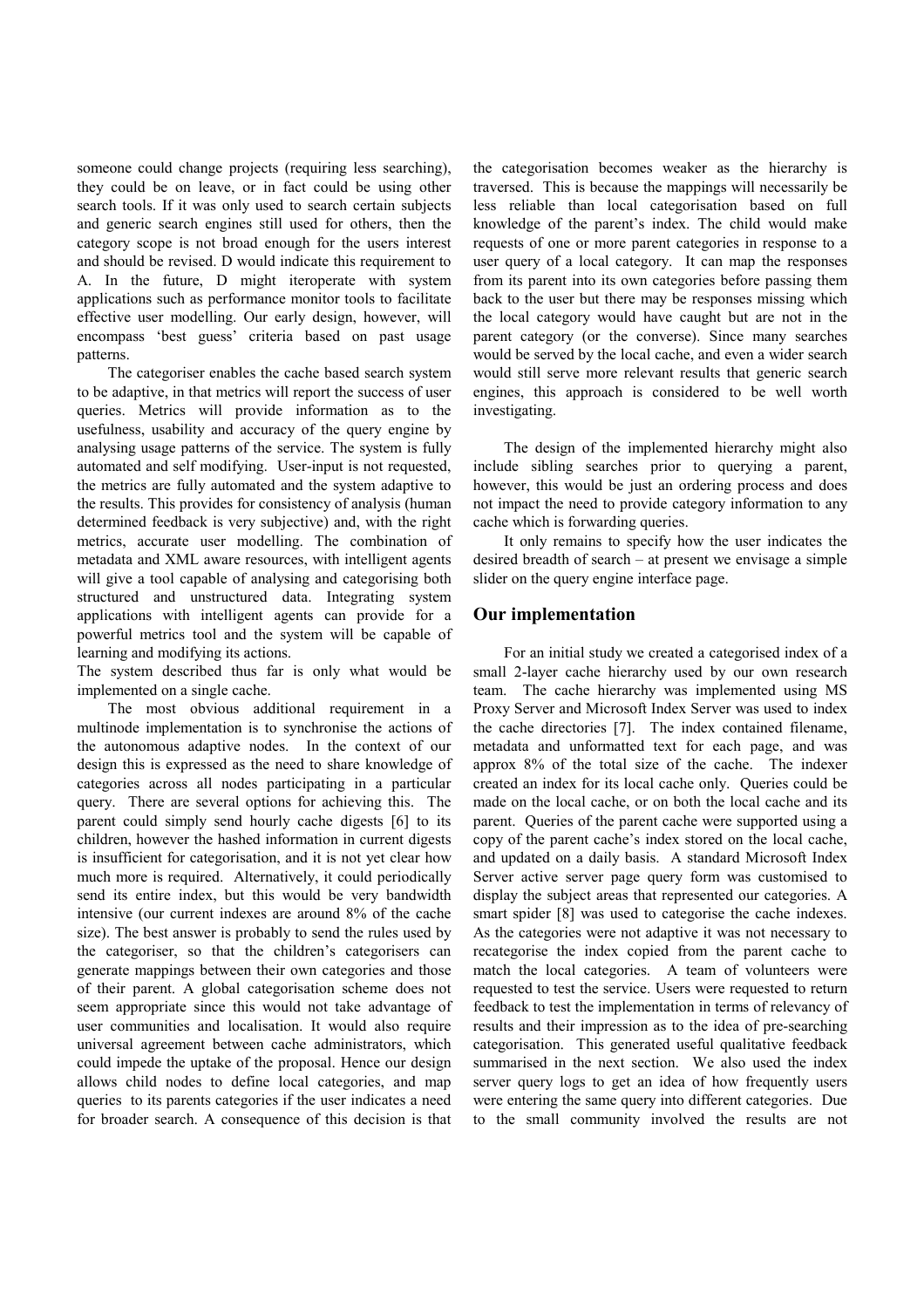quantitatively useful, but they were sufficient to show that the query logs are a useful input for the category proposer in our design

For a more controlled test, it was necessary to analyse the effectiveness of the spider on a known set of categories. The chosen source was an Encarta '98 CD [9]. The subject categories of the chosen pages were masked before the spider analysed the pages, and the results compared between the spider's categorisation and the encyclopaedia's classification. The source pages were chosen completely at random within a chosen classification on the CD, and in addition to this, extra pages were extracted from classifications not included in the spider's categories. This was to represent Web 'junk' pages, in that they weren't expected to fall into any of the chosen categories and hence searching via categories should not have resulted in one of the pages being served (thus testing whether irrelevant documents are presented to a user's query).

For each categorisation attempt we noted the number of words required in the spider vocabulary files, the time it took to analyse pages and the extent of human intervention required to help the spider, in time and activity. The categorisation was then characterised using several metrics. The metrics were the number of pages accepted into the correct category, the number of pages failed (not categorised that should have been), and those ambiguously categorised (accepted into more than one category, both where this double classification was valid and where one of the classifications was incorrect). Double classification is characteristic of subject classification [10], however, this is not necessarily a problem since many 'distinct' subject areas overlap. For instance, if the page subject is an icebreaking trawler then from our categories, oceans and transport could both be deemed correct classifications. Sometimes, however, the second classification can be incorrect, made because a couple of words lead to a misleading diagnosis.

## **Results**

The search engine was deemed easy to use and informative by the users who tested it. Perhaps the most important observation in the reports received was that all search results were deemed 100% relevant. Although the tests were carried out on a source which was not totally representative of Web contents (our cache matches our interests well), they do suggest the categorisation is of real benefit. The benefit would remain for searching a larger, less focused source. It would probably be greater. This is largely because the search topic is selected before a search actually takes place, hence users only search on a relevant information source, and only receive relevant results.





The key results from the Encarta based tests are shown in Figure 3. A 95% success rate in subject categorisation was achieved using the Smart Spider to analyse Encarta. There were 11 pages accepted into more than one category, and upon further investigation all categories were deemed valid. The spider used flat vocabulary files in order to associate words with categories and used rules files in order to specify acceptance criteria. Both rules files and vocabulary files could be extended, and by using them efficiently a 95% success rate was achieved with the spider's classifications. That is 95% of the source pages on the Encarta CD, under the headings we used, were found by the spider. The first time the spider categorised it's source led to a 70% success rate. Extending the vocabulary files and rule base, using a simple heuristic of one additional rule per new keyword, increased this number to first 80% and then 95%. Further extension using the simple rule generation strategy led to a reduction in performance because inappropriate pages were captured. The modification of the vocabulary files and the knowledge base was very time consuming. Testing required 14 hours to analyse the pages that were incorrectly classified and to make appropriate changes to the associated rule and vocabulary files. An agent with an automated learning capability would significantly reduce the operator effort required. However, by continually updating the words and associations within a particular subject, using an automateable rule generation heuristic, we can eventually lose accuracy. Spider administrators would need to intervene to perform more sophisticated rule generation if more accuracy was required, seeking the best trade-off between capturing more pages in a category and capturing irrelevant pages.

This is best discussed by example. Should 'ice-breaker trawler' be deemed to be correctly categorised as a subject within oceans, the categoriser could ensure that terms such as ice and ice breaker were within the oceans topic. However, this could result in information concerning the Antarctic and domestic ice-picks as being categorised within this topic. Correct inclusion could increase only slightly whilst incorrect inclusion would increase dramatically. Our aim was to find the trade-off between